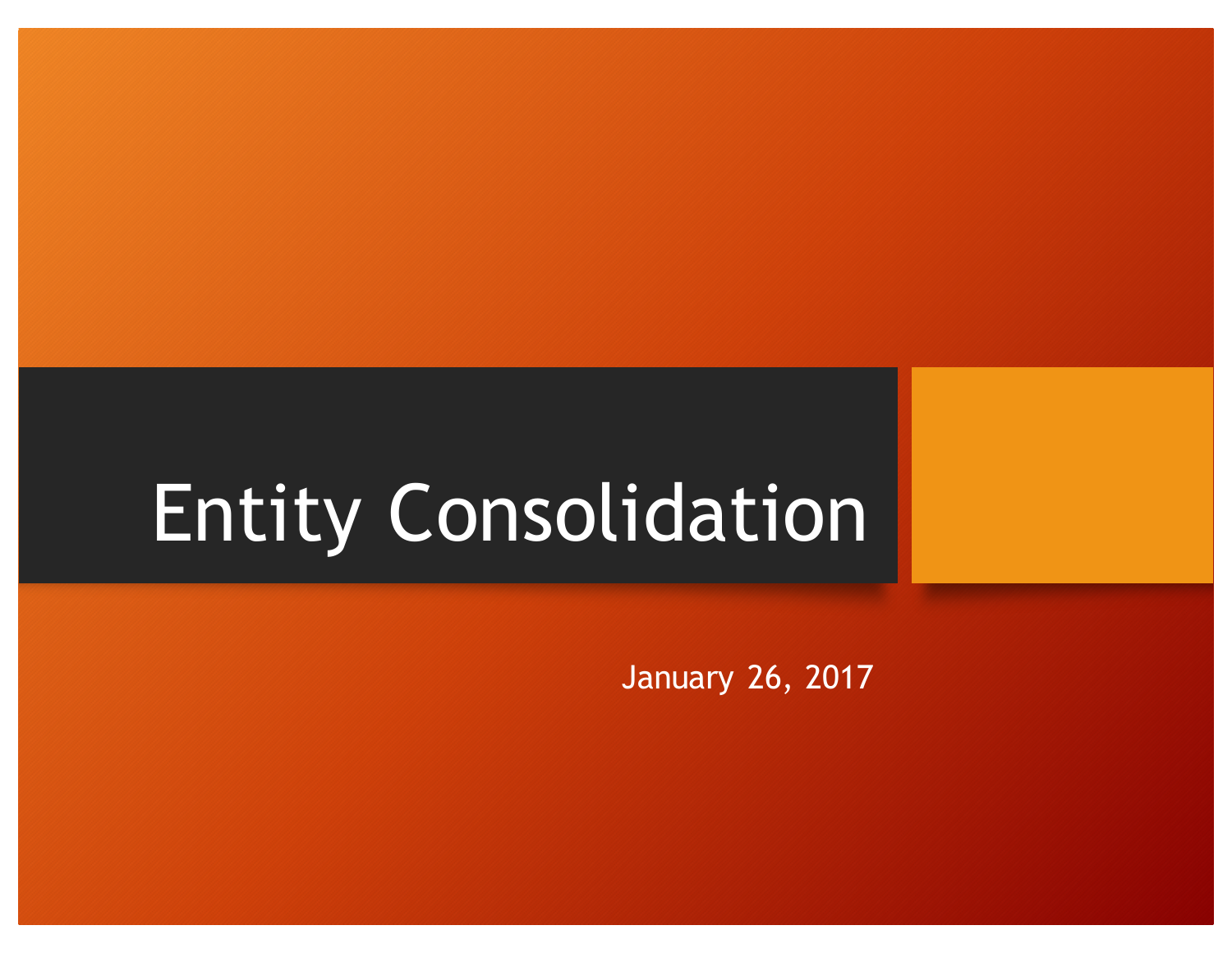# Rationale

• Increase Standardization

#### • Align IRIS with true organizational structure

- Consolidate entities into '07'
- Review IRIS workflow
- Review paper workflow
- Enhanced reporting
- HR workflow setup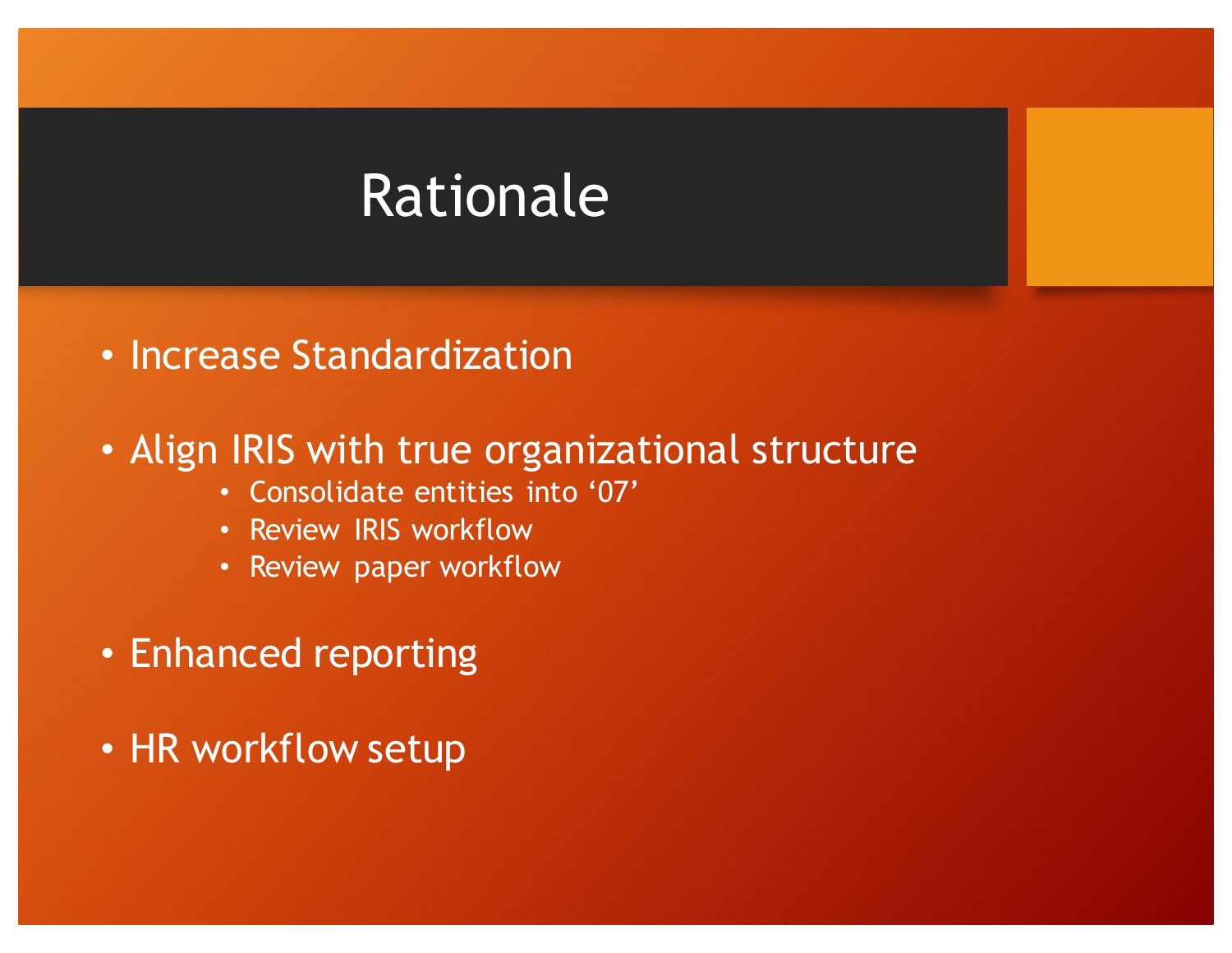# Updates

- Multiple meetings with college business managers
	- Reviewed existing accounts (both unrestricted and restricted)
	- Provided account attributes for additional reporting capability
	- May change/update some account types and descriptions on some restricted accounts
	- Next steps
		- Review additional reporting capability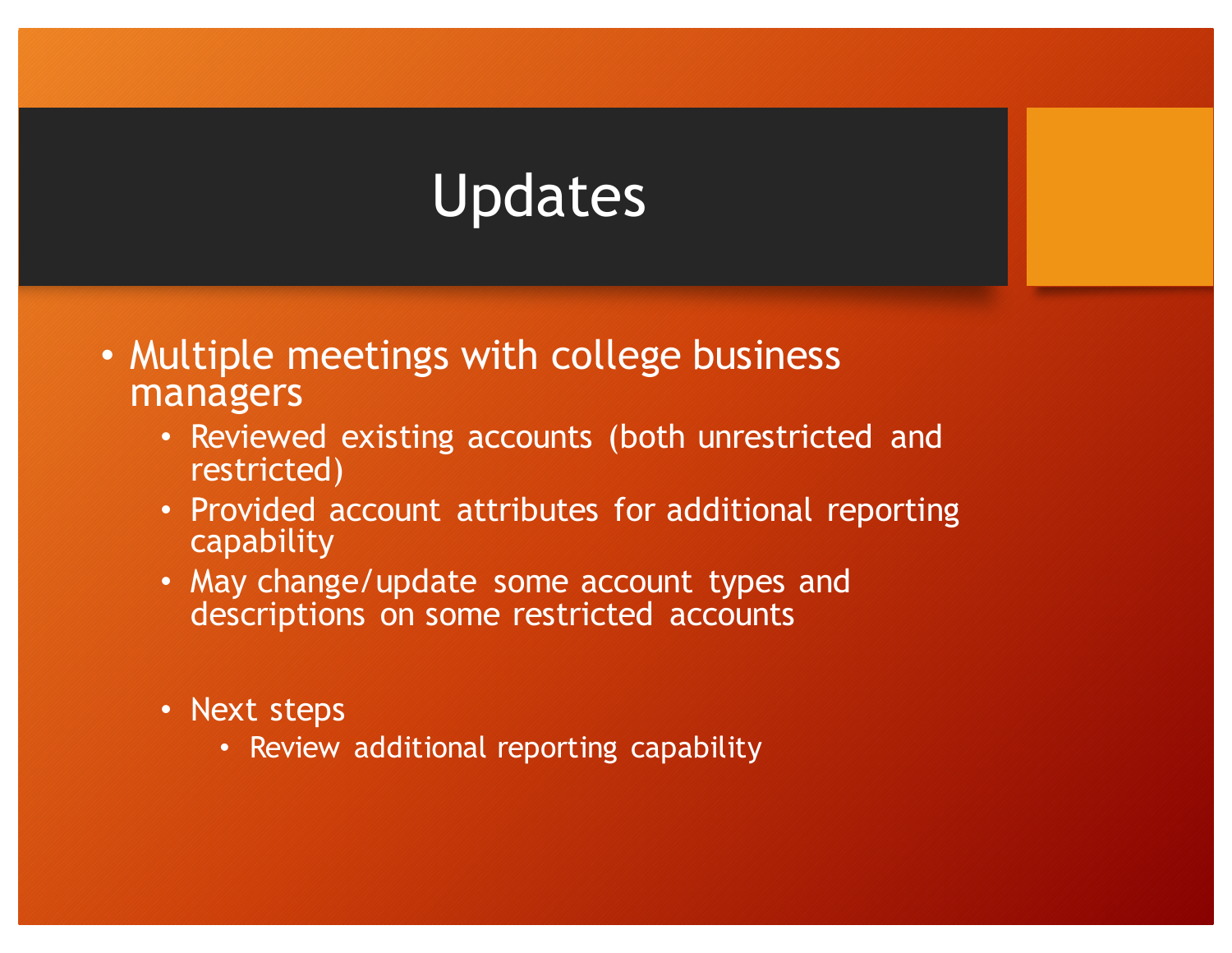### Updates

- IRIS alignment
	- Consolidation of accounts into entity 07 is underway
	- New unrestricted accounts and fund centers submitted to system office
	- New accounts to be in place by start of budget formulation
	- Restricted accounts
		- Current sponsored project accounts will continue in other entities until budget period expires
		- Gift accounts will most likely be assigned new restricted account number effective 07/01/17
	- Discussing impact with Office of Research and UT Foundation
- IRIS finance workflow
	- Review of all workflow types underway
	- Already made changes to additional pay workflow
	- Review of all paper processes especially PIFs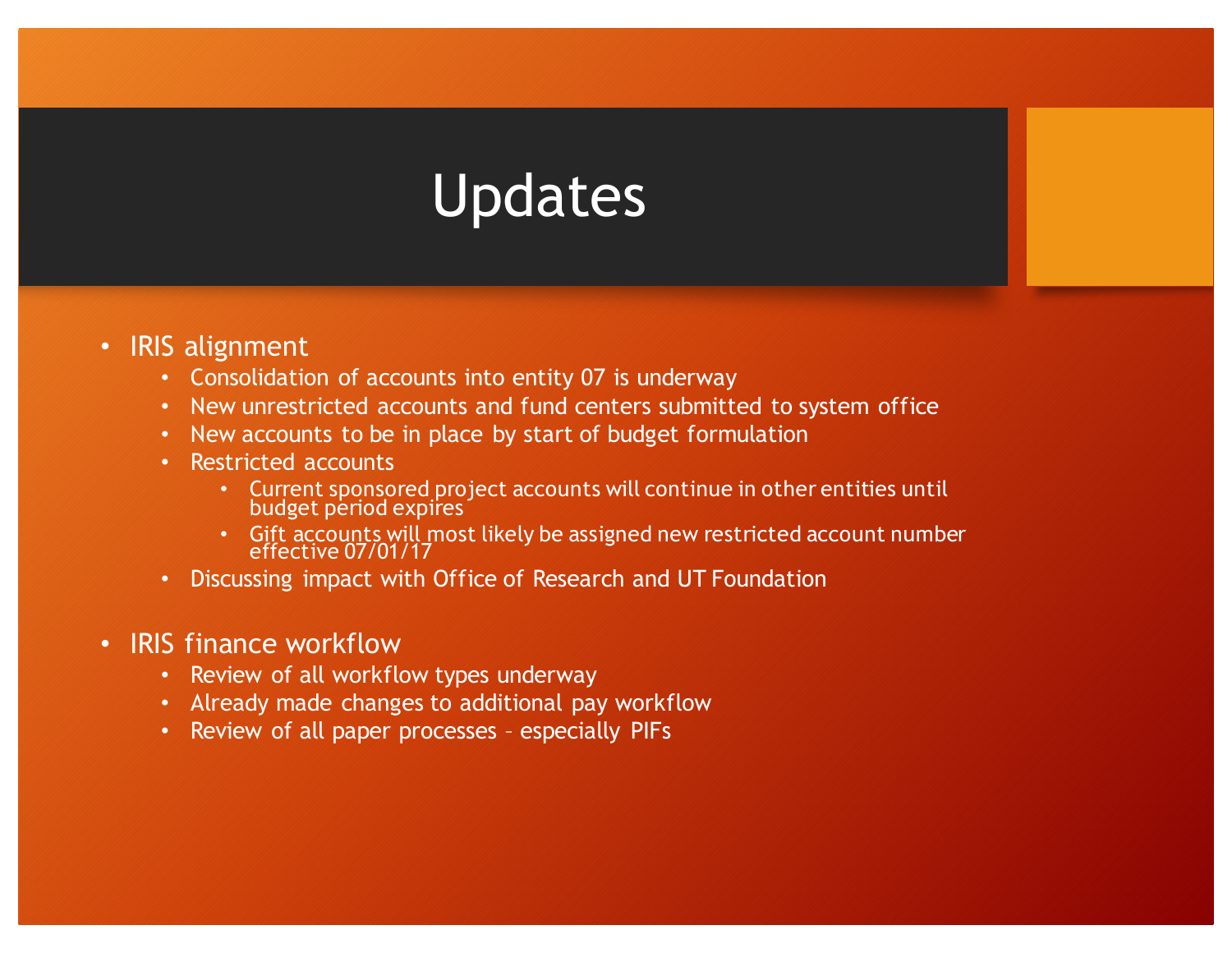### HR Improvements

#### • HR IRIS workflow

- Reviewed in conjunction with financial changes
- Focused on unified process for all HSC locations
- Align with organizational structure
- Review completed. Worked with UTHSC HR and system
- Implementation in the next few months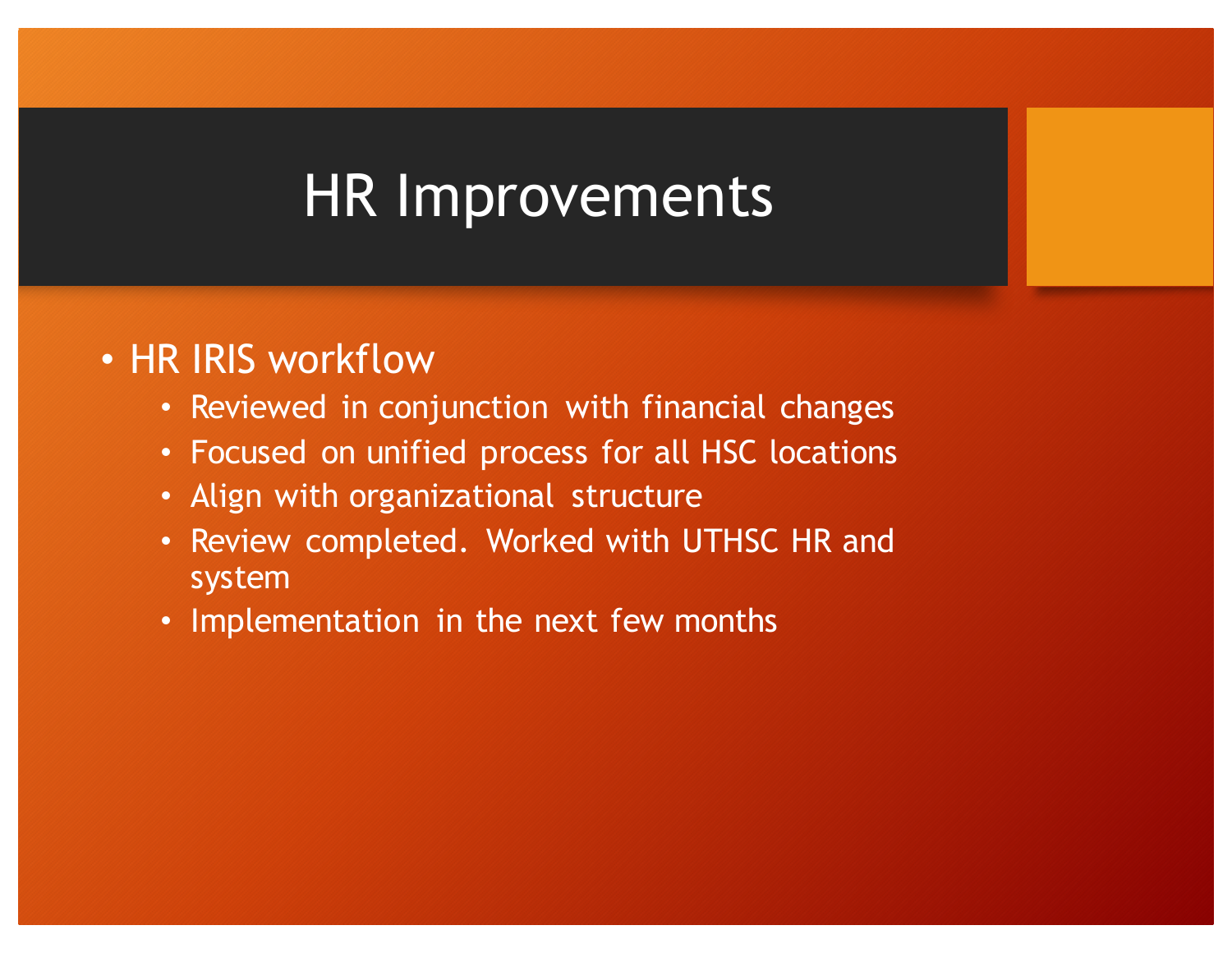#### Account Review

- Account classification review Income
	- Review of all self supporting, auxiliary, continuing education and contracts
	- Goal of consistent accounting for each type of activity
	- Will also look at how associated expenses are budgeted
	- Will seek input from college/departments
- Next Steps
	- Proposal for income accounts moving forward
	- Schedule follow-up meetings where needed